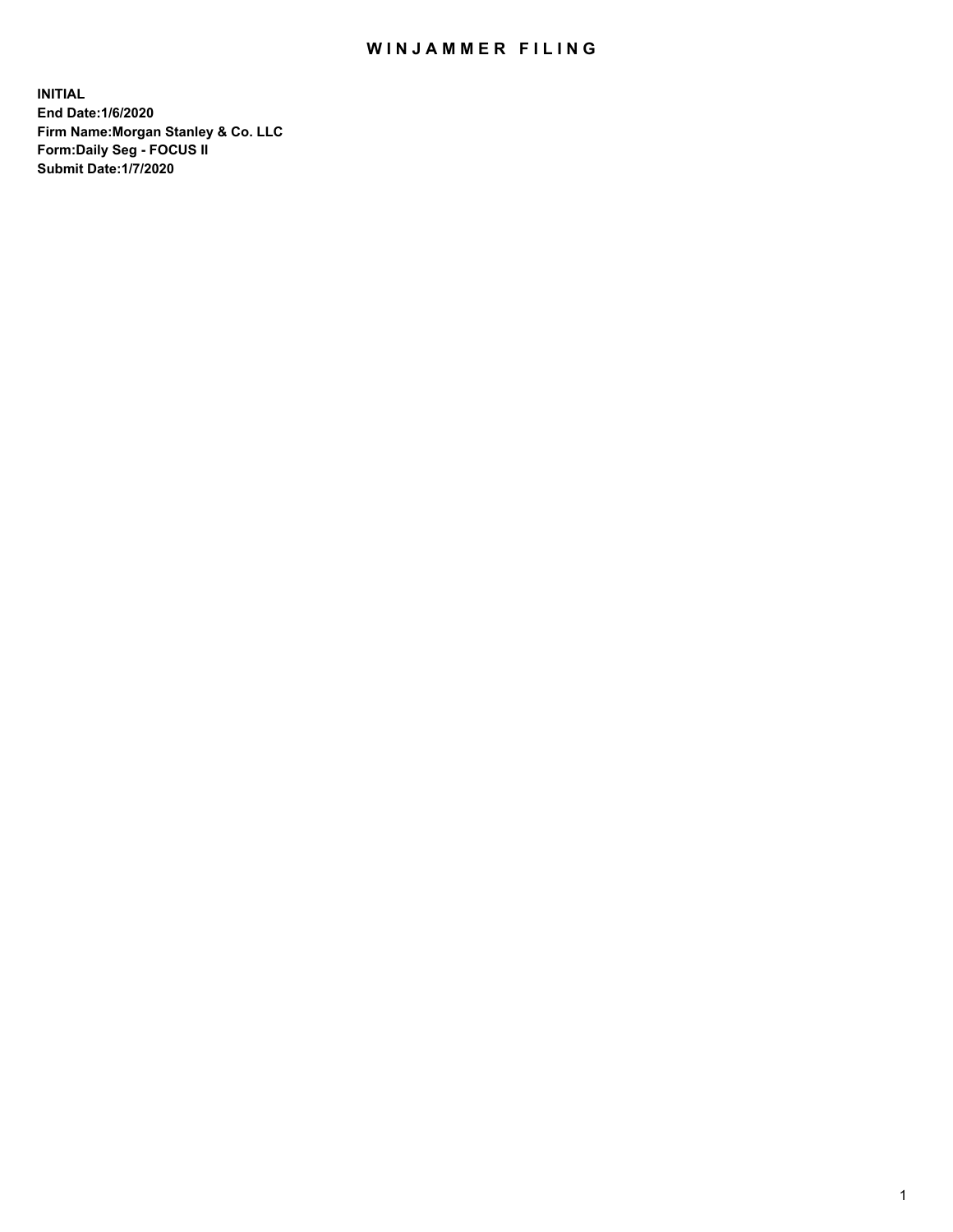**INITIAL End Date:1/6/2020 Firm Name:Morgan Stanley & Co. LLC Form:Daily Seg - FOCUS II Submit Date:1/7/2020 Daily Segregation - Cover Page**

| Name of Company                                                                   | Morgan Stanley & Co. LLC     |
|-----------------------------------------------------------------------------------|------------------------------|
| <b>Contact Name</b>                                                               | <b>Ikram Shah</b>            |
| <b>Contact Phone Number</b>                                                       | 212-276-0963                 |
| <b>Contact Email Address</b>                                                      | Ikram.shah@morganstanley.com |
| FCM's Customer Segregated Funds Residual Interest Target (choose one):            |                              |
| a. Minimum dollar amount: ; or                                                    | 235,000,000                  |
| b. Minimum percentage of customer segregated funds required:%; or                 | <u>0</u>                     |
| c. Dollar amount range between: and; or                                           | <u>00</u>                    |
| d. Percentage range of customer segregated funds required between:% and%.         | <u>00</u>                    |
| FCM's Customer Secured Amount Funds Residual Interest Target (choose one):        |                              |
| a. Minimum dollar amount: ; or                                                    | 140,000,000                  |
| b. Minimum percentage of customer secured funds required:%; or                    | <u>0</u>                     |
| c. Dollar amount range between: and; or                                           | <u>00</u>                    |
| d. Percentage range of customer secured funds required between: % and %.          | 0 <sub>0</sub>               |
| FCM's Cleared Swaps Customer Collateral Residual Interest Target (choose one):    |                              |
| a. Minimum dollar amount: ; or                                                    | 92,000,000                   |
| b. Minimum percentage of cleared swaps customer collateral required:% ; or        | <u>0</u>                     |
| c. Dollar amount range between: and; or                                           | 00                           |
| d. Percentage range of cleared swaps customer collateral required between:% and%. | 00                           |

Attach supporting documents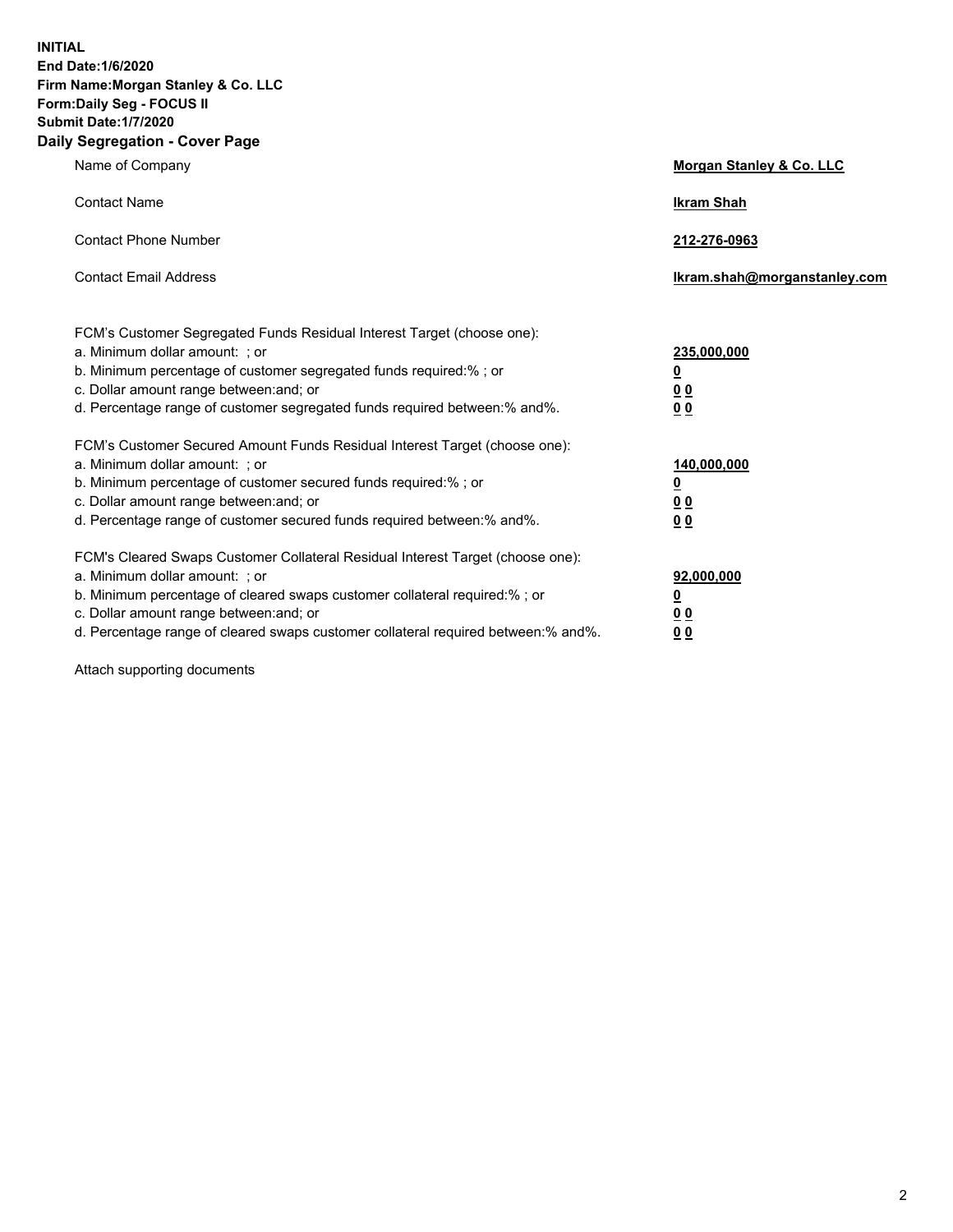|          | <b>INITIAL</b><br>End Date: 1/6/2020<br>Firm Name: Morgan Stanley & Co. LLC<br>Form: Daily Seg - FOCUS II<br><b>Submit Date: 1/7/2020</b><br><b>Daily Segregation - Secured Amounts</b> |                                              |
|----------|-----------------------------------------------------------------------------------------------------------------------------------------------------------------------------------------|----------------------------------------------|
|          | Foreign Futures and Foreign Options Secured Amounts                                                                                                                                     |                                              |
|          | Amount required to be set aside pursuant to law, rule or regulation of a foreign<br>government or a rule of a self-regulatory organization authorized thereunder                        | $0$ [7305]                                   |
| 1.       | Net ledger balance - Foreign Futures and Foreign Option Trading - All Customers                                                                                                         |                                              |
|          | A. Cash                                                                                                                                                                                 | 3,128,200,848 [7315]                         |
|          | B. Securities (at market)                                                                                                                                                               | 2,179,968,267 [7317]                         |
| 2.<br>3. | Net unrealized profit (loss) in open futures contracts traded on a foreign board of trade<br>Exchange traded options                                                                    | 52,765,721 [7325]                            |
|          | a. Market value of open option contracts purchased on a foreign board of trade                                                                                                          | 2,570,812 [7335]                             |
|          | b. Market value of open contracts granted (sold) on a foreign board of trade                                                                                                            | -5,339,392 [7337]                            |
| 4.       | Net equity (deficit) (add lines 1.2. and 3.)                                                                                                                                            | 5,358,166,256 [7345]                         |
| 5.       | Account liquidating to a deficit and account with a debit balances - gross amount                                                                                                       | 131,720,896 [7351]                           |
|          | Less: amount offset by customer owned securities                                                                                                                                        | -131,208,293 [7352] 512,603 [7354]           |
| 6.       | Amount required to be set aside as the secured amount - Net Liquidating Equity<br>Method (add lines 4 and 5)                                                                            | 5,358,678,859 [7355]                         |
| 7.       | Greater of amount required to be set aside pursuant to foreign jurisdiction (above) or line<br>6.                                                                                       | 5,358,678,859 [7360]                         |
|          | FUNDS DEPOSITED IN SEPARATE REGULATION 30.7 ACCOUNTS                                                                                                                                    |                                              |
| 1.       | Cash in banks                                                                                                                                                                           |                                              |
|          | A. Banks located in the United States                                                                                                                                                   | 521,006,439 [7500]                           |
|          | B. Other banks qualified under Regulation 30.7                                                                                                                                          | 487,210,231 [7520] 1,008,216,670<br>[7530]   |
| 2.       | Securities                                                                                                                                                                              |                                              |
|          | A. In safekeeping with banks located in the United States                                                                                                                               | 263,688,035 [7540]                           |
|          | B. In safekeeping with other banks qualified under Regulation 30.7                                                                                                                      | 0 [7560] 263,688,035 [7570]                  |
| 3.       | Equities with registered futures commission merchants<br>A. Cash                                                                                                                        |                                              |
|          | <b>B.</b> Securities                                                                                                                                                                    | 7,562,484 [7580]<br>9,841,301 [7590]         |
|          | C. Unrealized gain (loss) on open futures contracts                                                                                                                                     | $0$ [7600]                                   |
|          | D. Value of long option contracts                                                                                                                                                       | $0$ [7610]                                   |
|          | E. Value of short option contracts                                                                                                                                                      | <u>0</u> [7615] <u>17,403,785</u> [7620]     |
| 4.       | Amounts held by clearing organizations of foreign boards of trade                                                                                                                       |                                              |
|          | A. Cash                                                                                                                                                                                 | $0$ [7640]                                   |
|          | <b>B.</b> Securities                                                                                                                                                                    | $0$ [7650]                                   |
|          | C. Amount due to (from) clearing organization - daily variation                                                                                                                         | $0$ [7660]                                   |
|          | D. Value of long option contracts                                                                                                                                                       | $0$ [7670]                                   |
|          | E. Value of short option contracts                                                                                                                                                      | 0 [7675] 0 [7680]                            |
| 5.       | Amounts held by members of foreign boards of trade                                                                                                                                      |                                              |
|          | A. Cash<br><b>B.</b> Securities                                                                                                                                                         | 2,307,726,502 [7700]<br>1,916,280,232 [7710] |
|          | C. Unrealized gain (loss) on open futures contracts                                                                                                                                     | 42,924,420 [7720]                            |
|          | D. Value of long option contracts                                                                                                                                                       | 2,570,812 [7730]                             |
|          | E. Value of short option contracts                                                                                                                                                      | -5,339,392 [7735] 4,264,162,574              |
|          |                                                                                                                                                                                         | $[7740]$                                     |
| 6.       | Amounts with other depositories designated by a foreign board of trade                                                                                                                  | $0$ [7760]                                   |
| 7.       | Segregated funds on hand                                                                                                                                                                | $0$ [7765]                                   |
| 8.       | Total funds in separate section 30.7 accounts                                                                                                                                           | 5,553,471,064 [7770]                         |
| 9.       | Excess (deficiency) Set Aside for Secured Amount (subtract line 7 Secured Statement<br>Page 1 from Line 8)                                                                              | 194,792,205 [7380]                           |
| 10.      | Management Target Amount for Excess funds in separate section 30.7 accounts                                                                                                             | 140,000,000 [7780]                           |

11. Excess (deficiency) funds in separate 30.7 accounts over (under) Management Target **54,792,205** [7785]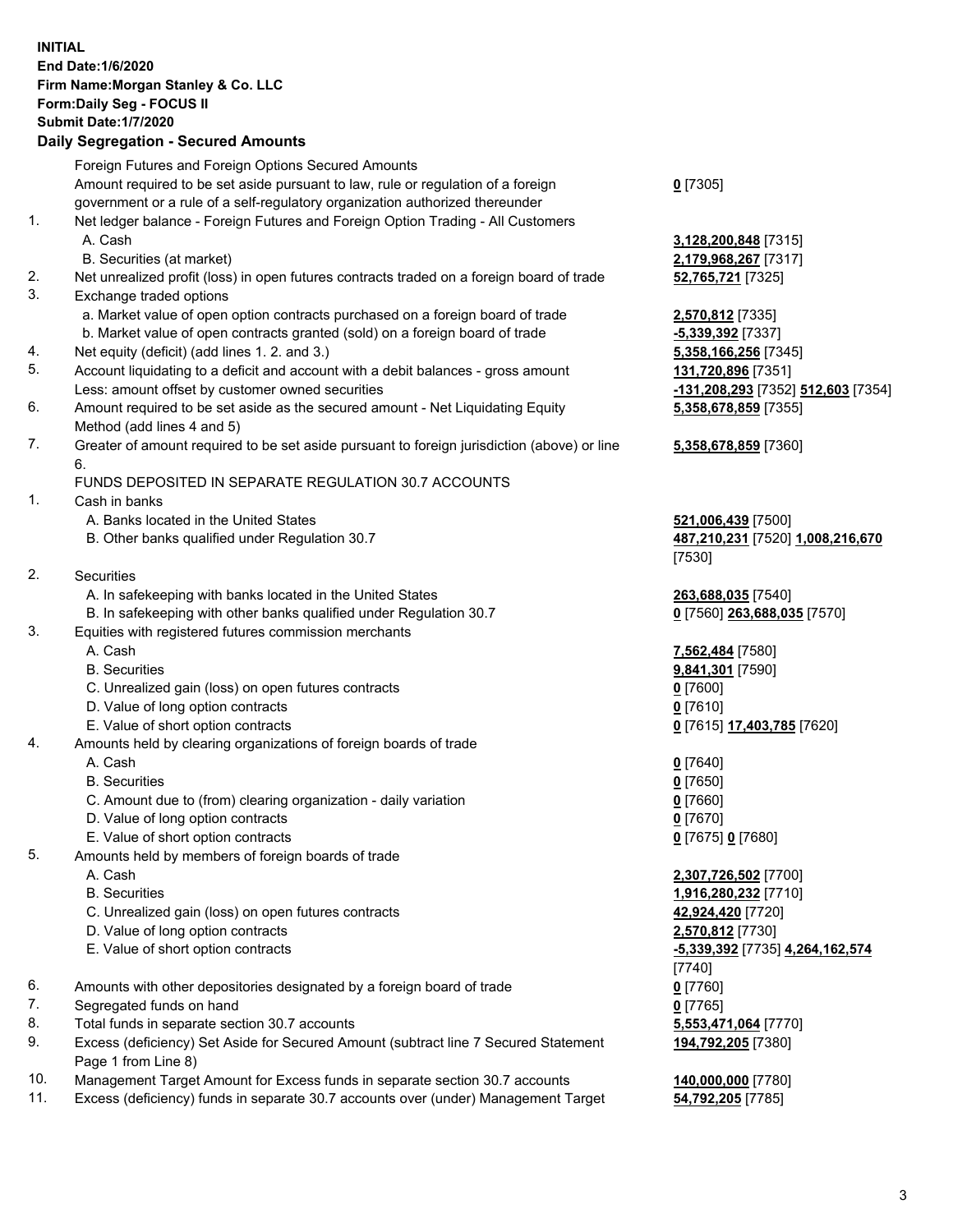**INITIAL End Date:1/6/2020 Firm Name:Morgan Stanley & Co. LLC Form:Daily Seg - FOCUS II Submit Date:1/7/2020 Daily Segregation - Segregation Statement** SEGREGATION REQUIREMENTS(Section 4d(2) of the CEAct) 1. Net ledger balance A. Cash **9,490,368,786** [7010] B. Securities (at market) **6,130,259,455** [7020] 2. Net unrealized profit (loss) in open futures contracts traded on a contract market **1,712,585,837** [7030] 3. Exchange traded options A. Add market value of open option contracts purchased on a contract market **332,565,921** [7032] B. Deduct market value of open option contracts granted (sold) on a contract market **-321,931,019** [7033] 4. Net equity (deficit) (add lines 1, 2 and 3) **17,343,848,980** [7040] 5. Accounts liquidating to a deficit and accounts with debit balances - gross amount **218,053,792** [7045] Less: amount offset by customer securities **-213,193,776** [7047] **4,860,016** [7050] 6. Amount required to be segregated (add lines 4 and 5) **17,348,708,996** [7060] FUNDS IN SEGREGATED ACCOUNTS 7. Deposited in segregated funds bank accounts A. Cash **3,965,033,194** [7070] B. Securities representing investments of customers' funds (at market) **0** [7080] C. Securities held for particular customers or option customers in lieu of cash (at market) **750,867,321** [7090] 8. Margins on deposit with derivatives clearing organizations of contract markets A. Cash **7,340,811,604** [7100] B. Securities representing investments of customers' funds (at market) **0** [7110] C. Securities held for particular customers or option customers in lieu of cash (at market) **5,379,392,134** [7120] 9. Net settlement from (to) derivatives clearing organizations of contract markets **184,182,369** [7130] 10. Exchange traded options A. Value of open long option contracts **332,565,921** [7132] B. Value of open short option contracts **-321,931,019** [7133] 11. Net equities with other FCMs A. Net liquidating equity **4,887,351** [7140] B. Securities representing investments of customers' funds (at market) **0** [7160] C. Securities held for particular customers or option customers in lieu of cash (at market) **0** [7170] 12. Segregated funds on hand **0** [7150] 13. Total amount in segregation (add lines 7 through 12) **17,635,808,875** [7180] 14. Excess (deficiency) funds in segregation (subtract line 6 from line 13) **287,099,879** [7190] 15. Management Target Amount for Excess funds in segregation **235,000,000** [7194]

16. Excess (deficiency) funds in segregation over (under) Management Target Amount Excess

**52,099,879** [7198]